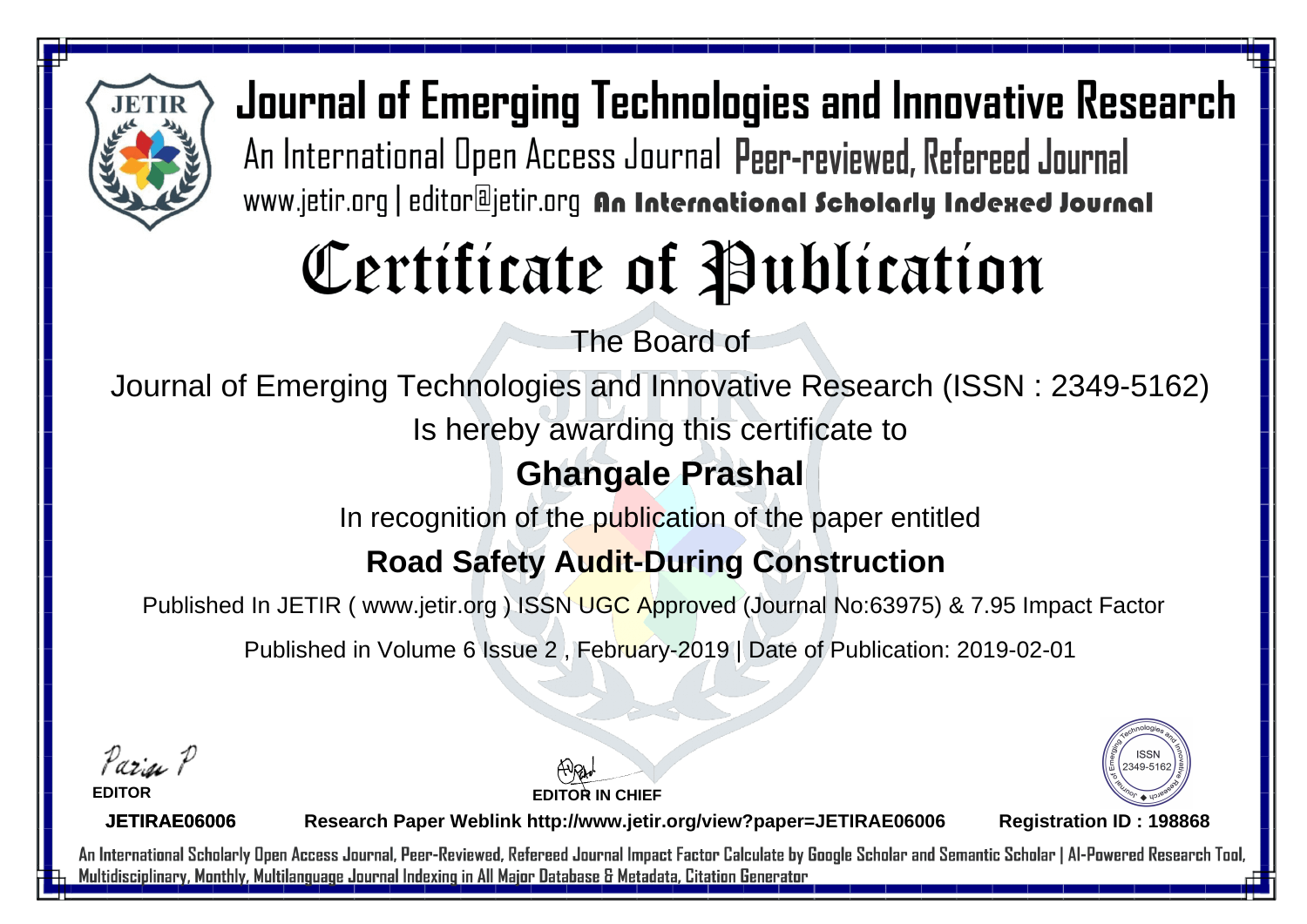

# Certificate of Publication

The Board of

Journal of Emerging Technologies and Innovative Research (ISSN : 2349-5162)

Is hereby awarding this certificate to

### **Kharat Sumit**

In recognition of the publication of the paper entitled

#### **Road Safety Audit-During Construction**

Published In JETIR ( www.jetir.org ) ISSN UGC Approved (Journal No: 63975) & 7.95 Impact Factor

Published in Volume 6 Issue 2 , February-2019 | Date of Publication: 2019-02-01

Parin P **EDITOR**

2349-516

**JETIRAE06006**

**Research Paper Weblink http://www.jetir.org/view?paper=JETIRAE06006 Registration ID : 198868**

**EDITOR IN CHIEF**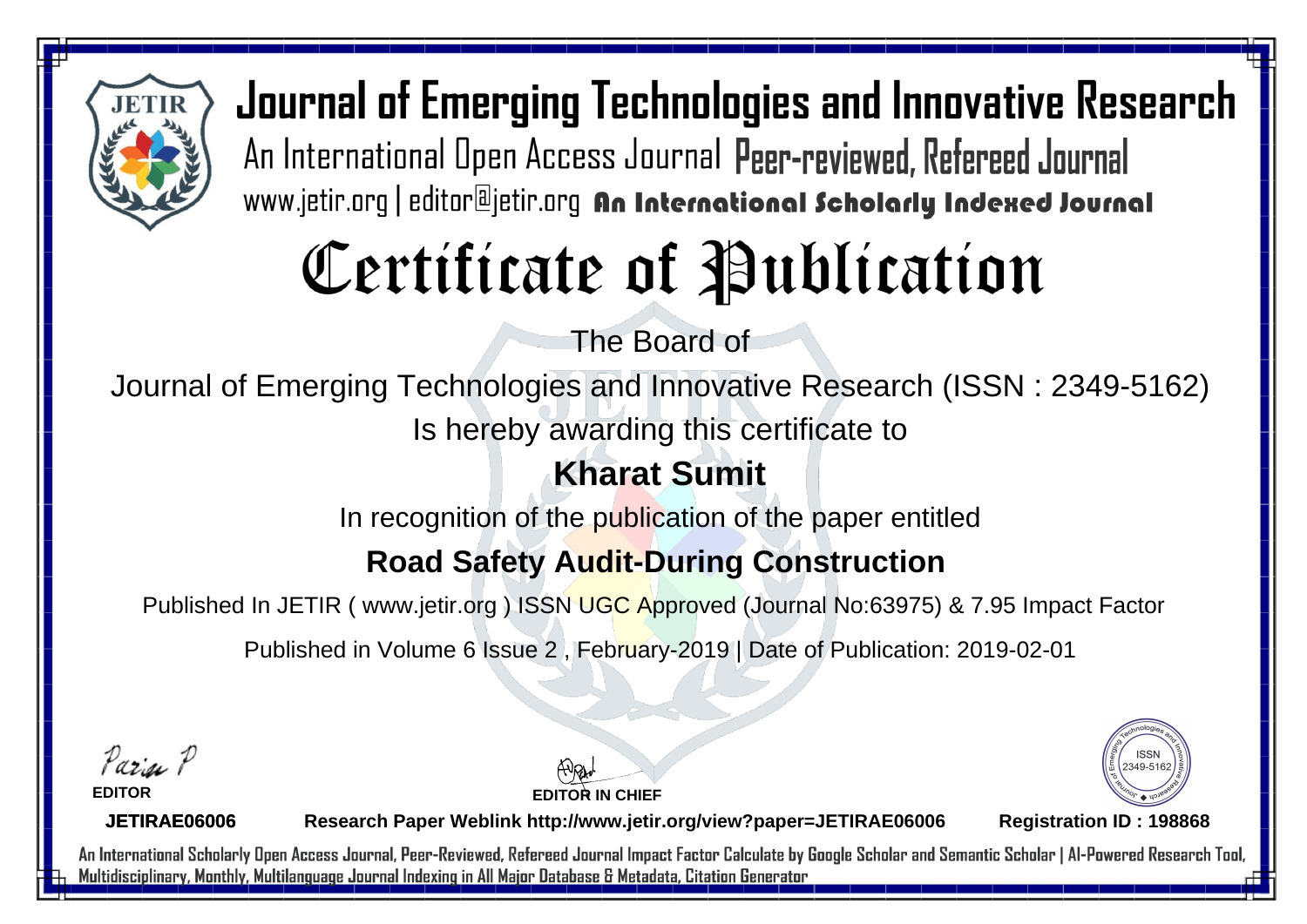

# Certificate of Publication

The Board of

Journal of Emerging Technologies and Innovative Research (ISSN : 2349-5162)

Is hereby awarding this certificate to

### **Tawhare Suraj**

In recognition of the publication of the paper entitled

### **Road Safety Audit-During Construction**

Published In JETIR ( www.jetir.org ) ISSN UGC Approved (Journal No: 63975) & 7.95 Impact Factor

Published in Volume 6 Issue 2 , February-2019 | Date of Publication: 2019-02-01

Parin P **EDITOR**

2349-516

**JETIRAE06006**

**Research Paper Weblink http://www.jetir.org/view?paper=JETIRAE06006 Registration ID : 198868**

**EDITOR IN CHIEF**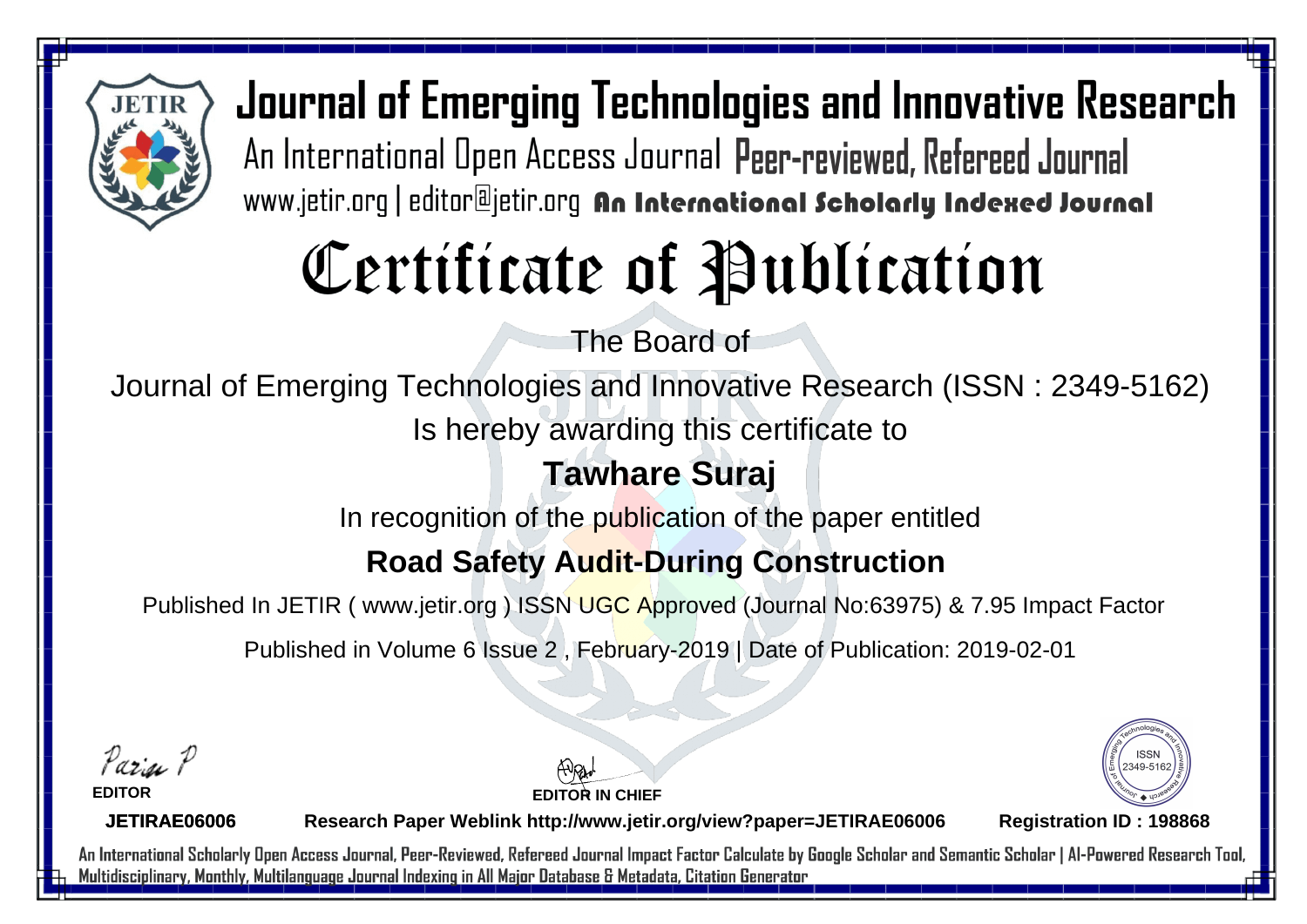

# Certificate of Publication

The Board of

Journal of Emerging Technologies and Innovative Research (ISSN : 2349-5162)

Is hereby awarding this certificate to

#### **Mengade Tushar**

In recognition of the publication of the paper entitled

### **Road Safety Audit-During Construction**

Published In JETIR ( www.jetir.org ) ISSN UGC Approved (Journal No: 63975) & 7.95 Impact Factor

Published in Volume 6 Issue 2 , February-2019 | Date of Publication: 2019-02-01

Parin P **EDITOR**

2349-516

**JETIRAE06006**

**Research Paper Weblink http://www.jetir.org/view?paper=JETIRAE06006 Registration ID : 198868**

**EDITOR IN CHIEF**